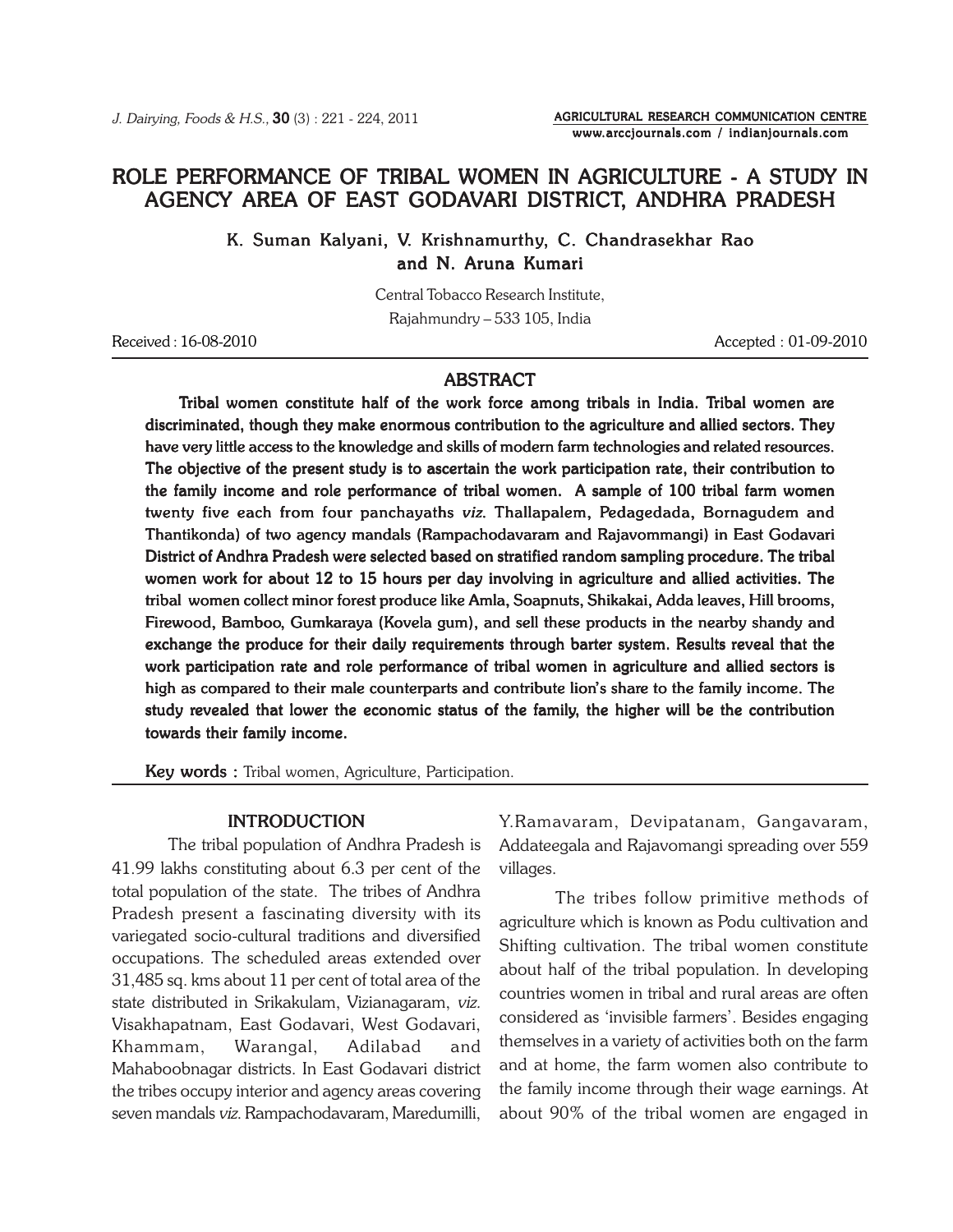agricultural activities. Tribal families possess small holdings along with goattery unit and one or two cattle. They depend solely on minor forest produce during lean period in agriculture. They collect the forest produce viz. amla, soapnuts, shikakai, adda leaves, hill brooms, firewood, bamboo, gumkaraya, and sell them to the nearby shandy and exchange the produce for their daily requirements through barter system. The present study has taken up with the following objective.

#### Objectives:

The objectives of the present study are to ascertain the work participation rate of tribal women, their contribution to the family income and their role performance in agriculture.

### MATERIALS AND METHODS

A sample of 100 tribal farm women, twenty five each from four panchayaths viz. Thallapalem, Pedagedada, Bornagudem and Thantikonda) and two agency mandals (Rampachodavaram and Rajavommangi) in East Godavari District of Andhra Pradesh were selected based on stratified random sampling procedure. The data was collected by using a pre-tested interview schedule containing questions regarding work participation rate, contribution to the family income and role performance of tribal women in agriculture and allied activities. A 15 point scale was developed to test the role performance in which there are high (11-15), medium (6-10) and low (1-5) score categories. The data were analyzed and tabulated by using percentages and based on the degree of performance. The results are discussed in the following tables.

#### RESULTS AND DISCUSSION

The results discuss about the work participation rate, contribution to family income and role performance of tribal women in comparison to tribal men.

It is evident from Table-1 that the average no. of working hours per day for a tribal woman is 16.8 where as it is 12.1 for tribal man. The work participation rate is equal (33.3%) for both the men and women. The participation of women was found to be high in agriculture and allied activities except in horticulture. On comparison to men, the rate of work participation of tribal women was more in agricultural labour (27.7%), cattle/sheep rearing (41.6%), collection of minor forest produce (25.0%) and allied activities (25.0%) where as in men the participation rate in these activities was low i.e. (16.6%), (33.3%), and (8.3%) respectively. Only in horticulture, the participation rate of men was high (12.5%) when compared to women (8.3%). The results revealed that the tribal women work harder and longer than men, as the number of working hours and work participation high.

Tribal families depend on two to three sources of income for their livelihood along with

| Occupation           | Average no. of working<br>hours / week |        | Average no. of working<br>days / year |                          | Work participation rate (%) |        |
|----------------------|----------------------------------------|--------|---------------------------------------|--------------------------|-----------------------------|--------|
|                      |                                        |        |                                       |                          |                             |        |
|                      | Male                                   | Female | Male                                  | Female                   | Male                        | Female |
| Agriculture          | 30                                     | 30     | 120                                   | 120                      | 33.3                        | 33.3   |
| Agrl. labour         | 18                                     | 36     | 60                                    | 100                      | 16.6                        | 27.7   |
| Cattle/Sheep rearing | 21                                     | 28     | 120                                   | 150                      | 33.3                        | 41.6   |
| Minor forest produce | $\qquad \qquad \blacksquare$           | 04     | 30                                    | 90                       | 8.3                         | 25     |
| Horticulture         | 12                                     | 06     | 45                                    | 30                       | 12.5                        | 8.3    |
| Allied activities    | 04                                     | 14     | 30                                    | 90                       | 8.3                         | 25     |
| Average working      | 12.1                                   | 16.8   | $\overline{\phantom{a}}$              | $\overline{\phantom{a}}$ |                             |        |
| hours per day        |                                        |        |                                       |                          |                             |        |

Table  $1:$  Work participation of tribal women.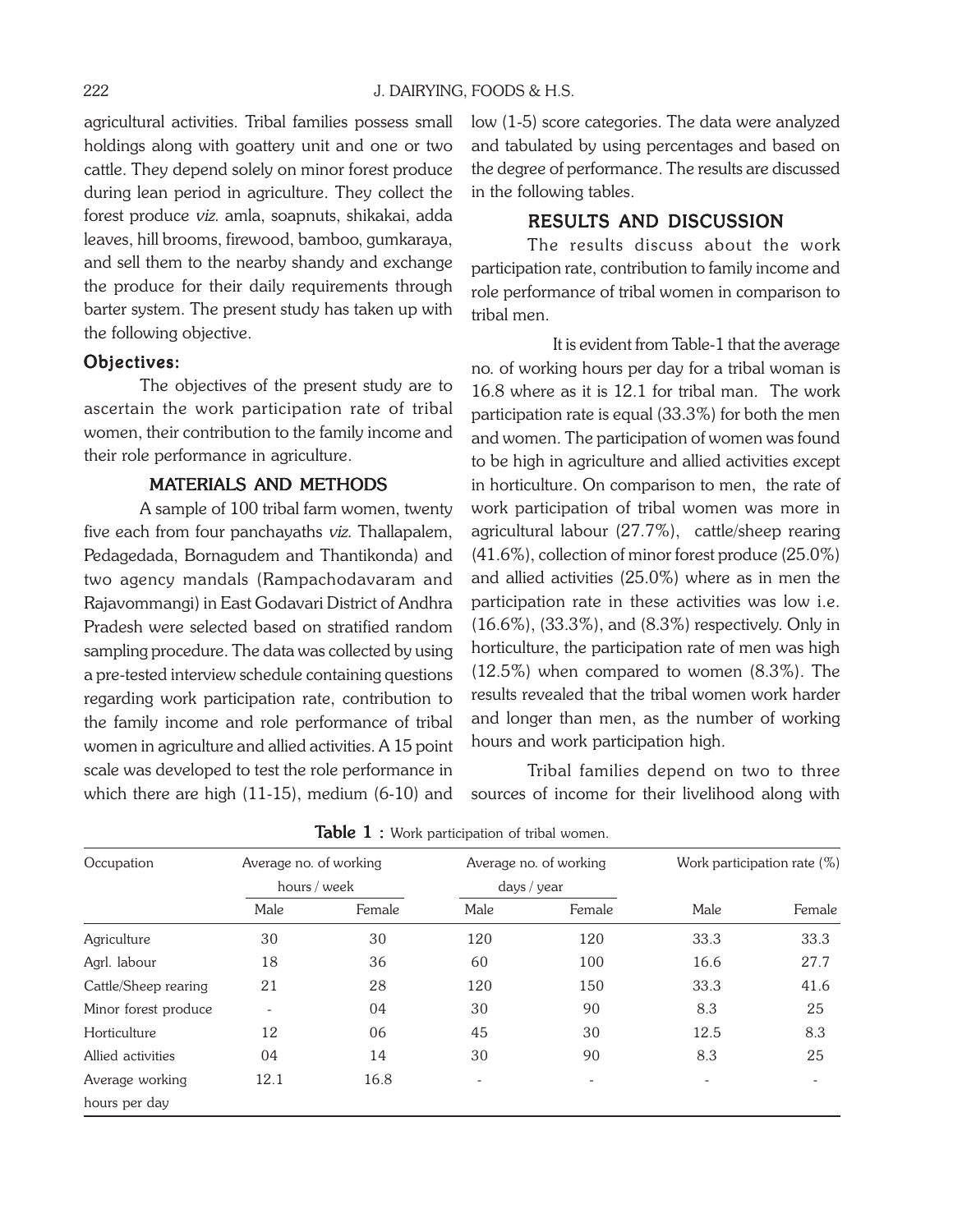agriculture. The results indicated that the tribal women contribute major share towards family income than men. Thus the tribal women are endowed with several activities starting from agriculture, collection of MFP, cattle rearing, labour works and horticulture, and contribute more to the family income. The lower the socio-economic status of the family, the higher is the contribution of women towards their family income.

The role performance of tribal women in various agricultural operations viz. weeding, application of fertilizers, nursery raising, transplanting, harvesting, winnowing and storage of grain was found to be high.

The work performance of tribal women was found to be high in post harvest product management i.e., grain storage (90%) followed by transplanting (68%), nursery raising (58%), application of fertilizers (58%), weeding (56%) and winnowing (50%). The work performance of men was found to be high in ploughing (72%) followed by harvesting (52%), winnowing (48%), threshing (46%), transportation (42%), fertilizer application (22%) and pesticide application (14%) where as the participation of women is low in these activities.

Table 2 : Contribution of Tribal Women for Family Income.

| Occupation                | Annual Income (in Rs.) |        |  |  |
|---------------------------|------------------------|--------|--|--|
|                           | Men                    | Women  |  |  |
| Agriculture               | 5,000                  | 5,000  |  |  |
| Horticulture              | 3,000                  | 2,000  |  |  |
| Cattle/sheep / poultry    | 2,000                  | 6,000  |  |  |
| Ag. Labour & Allied Works | 5,000                  | 17,000 |  |  |
| Total annual contribution | 15,000                 | 30,000 |  |  |

Live stock play an important role for the economic up-liftment of the tribal families. The tribal women rear the cattle and the major work is being carried out by women only. The details pertaining to the role performance of tribal women in cattle rearing are presented in Table-4. It is clear that the role performance of women is high in almost all the activities viz. milching (88%), care and management (70%) and grazing (48%) when compared to men.

Minor forest produce forms a major source of income in many tribal communities. Women and children are almost exclusively involved in collection of minor forest produce, processing, storage and marketing. They collect forest products viz. shikakai, soap nuts, hill brooms, adda leaves, tendu leaves, mahua flower, honey, gum, tamarind,

| Activity                   |          |           |           | Degree of Performance |               |           |
|----------------------------|----------|-----------|-----------|-----------------------|---------------|-----------|
|                            |          | Male      |           | Female                |               |           |
|                            | High (%) | Medium(%) | $Low(\%)$ | $High(\%)$            | Medium $(\%)$ | $Low(\%)$ |
| Agriculture                |          |           |           |                       |               |           |
| Ploughing                  | 72       | 14        | 14        | 36                    | 30            | 34        |
| Weeding                    | 12       | 16        | 72        | 56                    | 24            | 20        |
| Application of fertilizers | 22       | 26        | 52        | 58                    | 30            | 12        |
| Nursery raising            | 12       | 20        | 68        | 58                    | 26            | 16        |
| Transplanting              | 10       | 12        | 78        | 68                    | 22            | 10        |
| Pesticide application      | 14       | 16        | 30        | 12                    | 08            | 20        |
| Harvesting                 | 52       | 32        | 16        | 50                    | 34            | 16        |
| Threshing                  | 46       | 34        | 20        | 32                    | 46            | 22        |
| Winnowing                  | 48       | 36        | 16        | 50                    | 14            | 36        |
| Loading & unloading        | 42       | 32        | 26        | 32                    | 28            | 40        |
| Storage of grain           | 08       | 12        | 16        | 90                    | 08            | 02        |

Table 3 : Participation and Role Performance of tribal Women in agriculture.